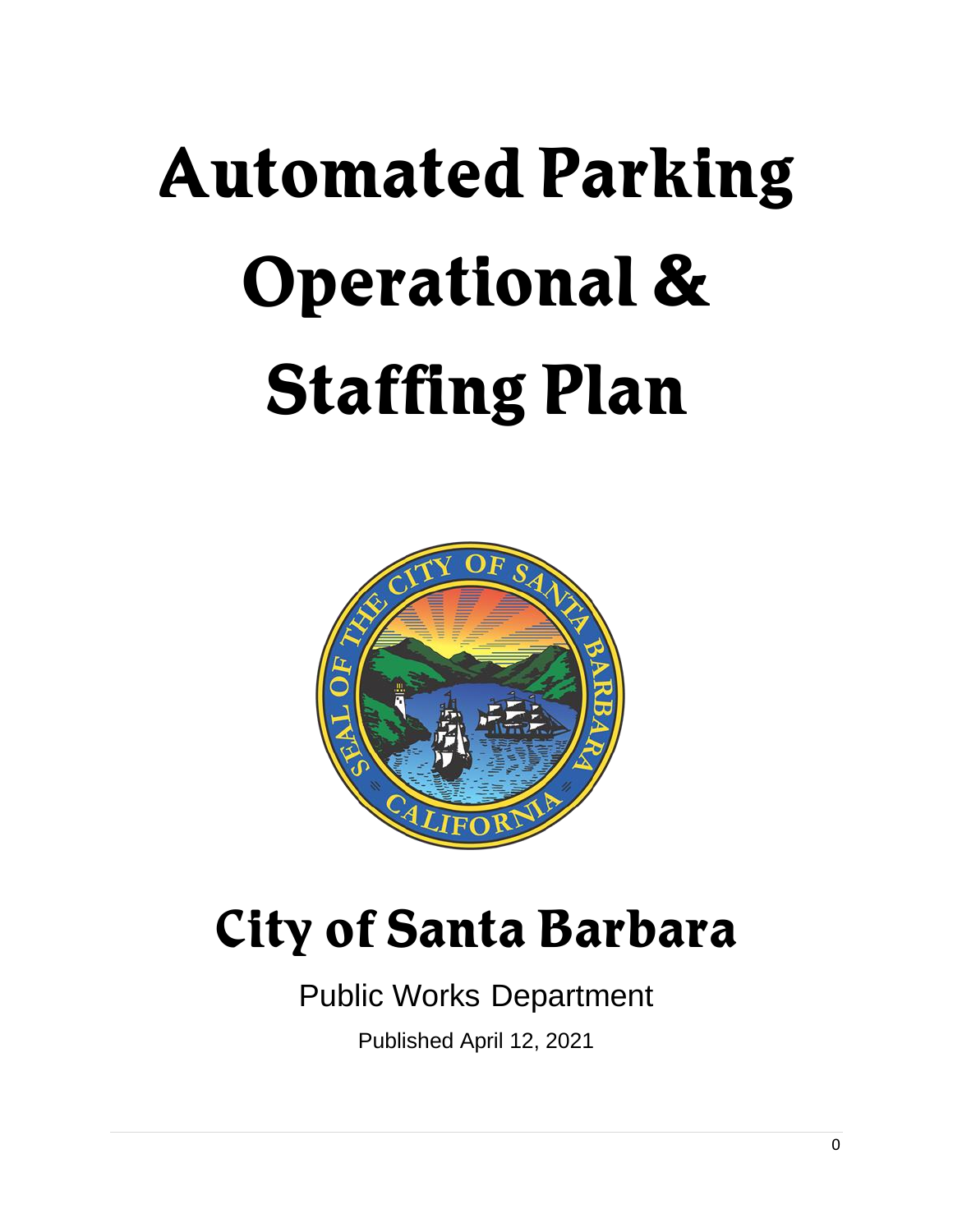### Introduction

To achieve financial sustainability, in which parking revenues adequately cover the cost of parking operations, capital improvements, and fund healthy reserves, the Downtown Parking Program must increase hourly parking rates, reduce or eliminate the 75-minute complimentary parking period, and/or reduce expenses. City Council has supported automation of the parking payment system, which will reduce staffing costs and increase revenue collection.

By implementing an automated parking system built on automated license plate recognition (ALPR) technology, Downtown Parking will ensure a financially sustainable parking system to support the vitality and health of the Downtown. The new ALPR-enabled system will offer a novel customer-centered parking experience. The customer-facing portion of the system will encourage touchless payment and provide new payment options. Customers will have access to support staff through an easy-to-use intercom system and remote service capabilities. Downtown Parking staff will be available to respond quickly to customer needs through a fully-equipped centralized Command Center. This new technology will bolster revenue collection and decrease operating expenses.

This Automated Parking Operational and Staffing Plan describes the system and staffing strategy, as well as the transitional steps to get to full implementation of an automated operational model. Under this Plan, Downtown Parking is working toward a full implementation date in January of 2022. Other strategies will be added to this plan or produced under separate covers, such as a Public Communications Strategy and an Accessibility Plan.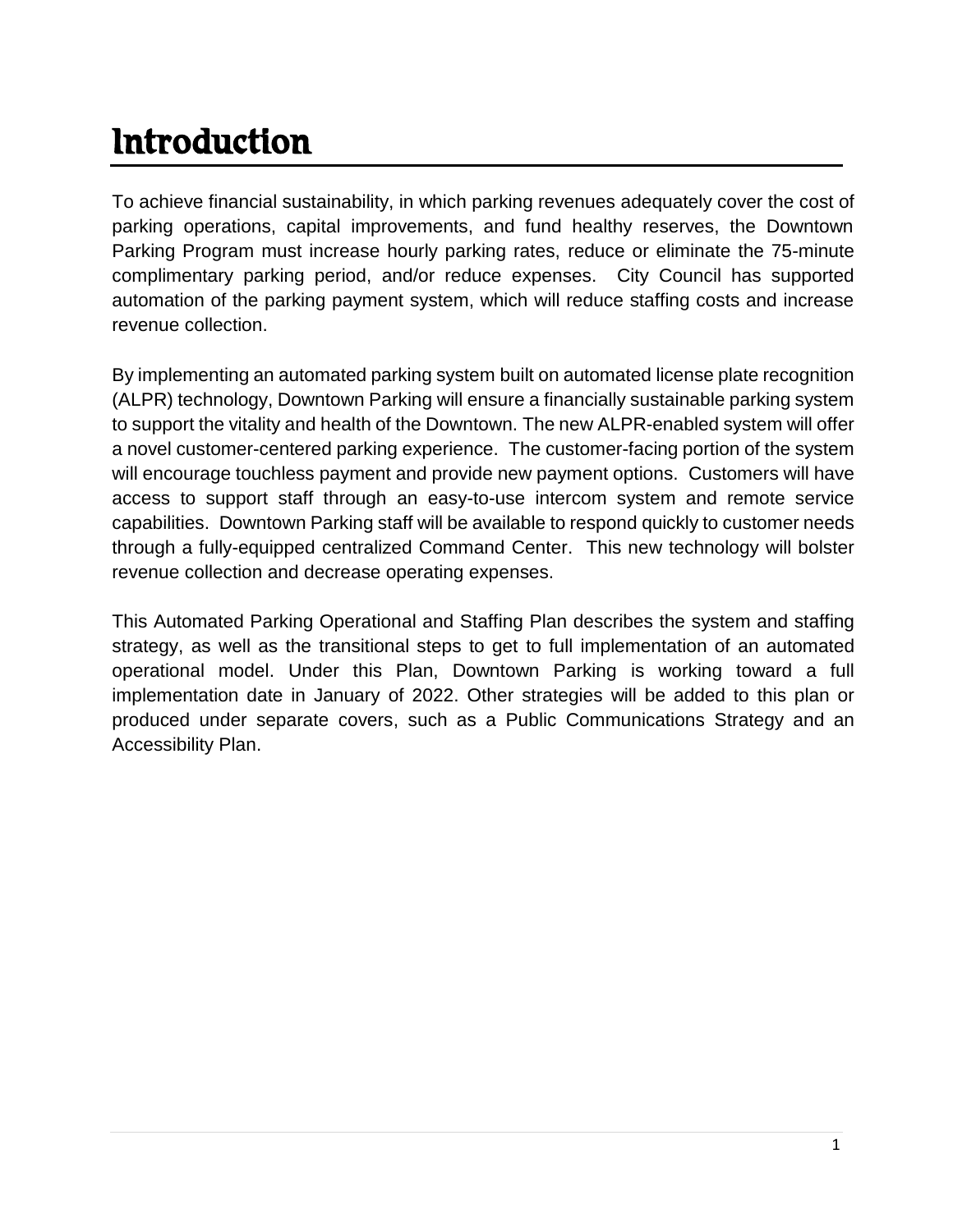### Parking Operational Strategy

### **Objective**

To ensure our automated parking system continues to provide excellent customer service while maintaining flexibility to adapt to changes in occupancy. Our automated parking system will offer multiple payment options and strategic staffing to optimize revenue collection and customer service.

### **Overview**

The Parking Operational Strategy outlines the automated parking operational model and the process for transitioning to automated operations in January 2022. Currently, customers pay for hourly parking at staffed exit kiosks. Prior to pandemic-related closures, kiosks were staffed from 9:00 AM to 11:00 PM Sunday through Thursday, and 9:00 AM to 2:00 AM on Friday and Saturday. Following a complete closure at the onset of the COVID-19 pandemic, kiosk staffing has been reduced to match demand. Staffing hours are gradually increasing as parking demand dictates, ensuring that kiosks are only staffed when revenues will exceed staffing costs. Automating operations will enable Downtown Parking to expand the hours during which fees are collected without having to staff all kiosks, eventually enabling payment to be collected 24 hours a day, 7 days a week (24/7). The challenge, however, will be to sustain or improve customer service in the parking facilities with the introduction of automation.

The automated operations model will consist of a closed loop, cash-free system operating24/7. Parking Operations will no longer utilize kiosk operators to accept payment upon exit. Customers will pay at the exit column using a credit card or mobile payment option, or by scanning a QR code on their entrance ticket and using the SWEB Mobile payment platform (SWEB Mobile). An automated license plate recognition (ALPR) system will log vehicle entrance and exit times for purposes of determining fees due, and will speed the exit of customers who do not owe fees. Customers who need assistance will be able to use an intercom call button on the exit column to contact staff. Response team members called Lot Monitors will be on-call to respond to customer needs

### **Customer Experience**

Customers will enter our parking facilities by collecting a parking ticket at our entrance column. At the same time, the ALPR system will read the customer's license plate and attach that data to the entrance ticket. The collection of a parking ticket is still required due to the potential for the ALPR system to misread the license plate, and to enable customers to utilize our multiple payment options.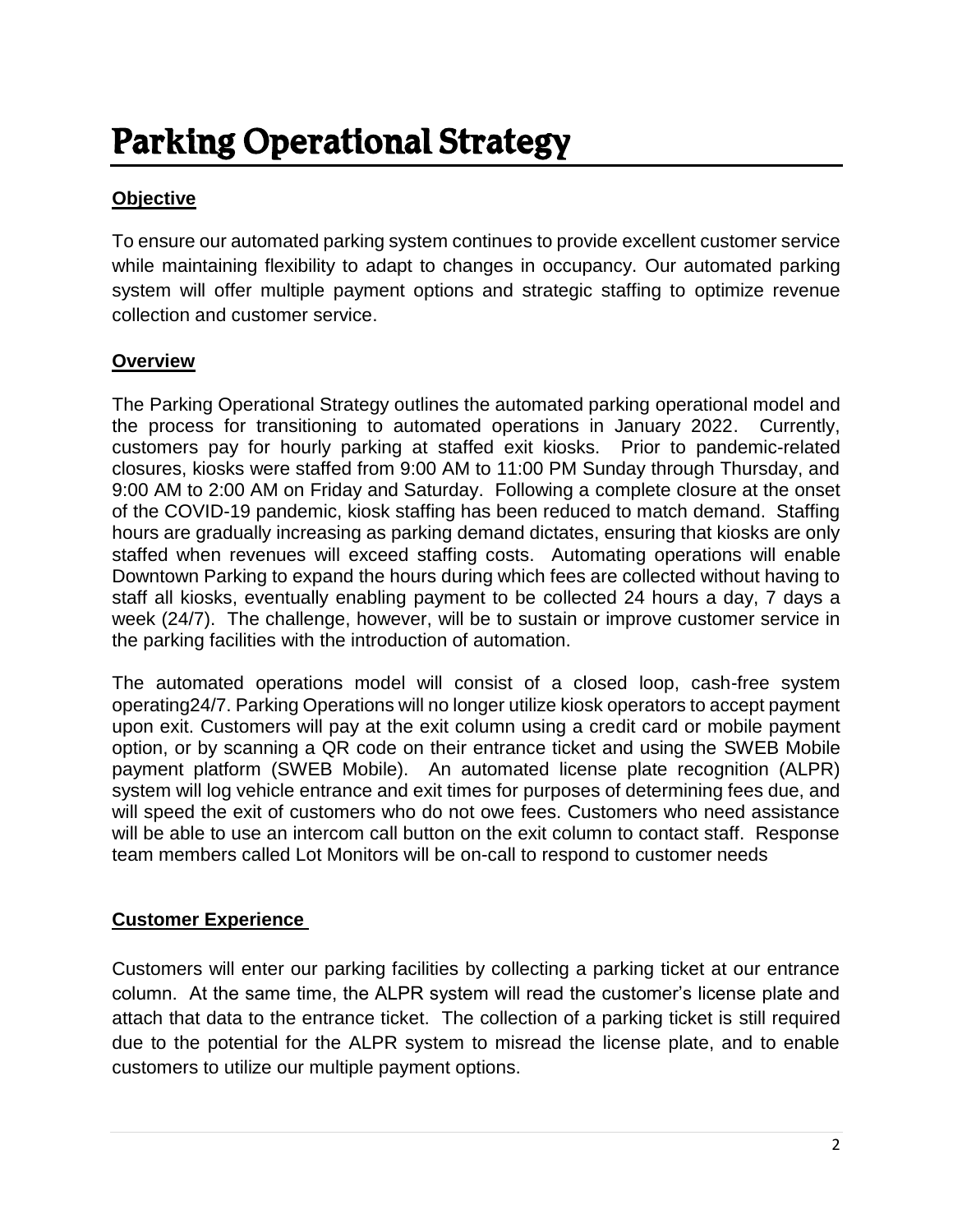When a customer exits within the 75-minute complementary period, the gate will automatically be raised as they pull into the exit lane, provided the license plate was captured by the ALPR system. Customers that exceed the 75-minute period will have several options to pay. As a customer pulls up to the exit column, the ALPR system will read the vehicle's front plate and display accrued parking fees. If the ALPR does not read the license plate, the customer will have to manually enter their entrance ticket into the column to determine accrued parking fees. Once fees are displayed at the column, the customer can pay at the column using Visa, Mastercard, Discover Card, Apple Pay, Google Pay, Samsung Pay, or Downtown Parking Pre-Paid Cards. Customers can also pay before exiting using SWEB Mobile on their mobile phones, accessed by scanning a QR code printed on their entrance ticket.

Once payment is received, the gate will open for exit. The gate will open automatically once the vehicle license plate is read for permit holders and customers who have paid using SWEB Mobile.

### **Fee Structure**

Fees are adopted by City Council resolution. The following fee structure is currently in effect:

- $\bullet$  First 75 minutes complimentary
- For persons with valid disabled parking placards or license plates, first 2.5 hours complimentary
- \$1.50/hour or part of an hour thereafter
- Rates in effect 24/7
- \$5 service charge for non-surrendered tickets or failure to pay fees due upon exit

### **Payment Options**

Customers will have the option of paying at a self-service exit column or by using the SWEB Mobile Payment (no app necessary). Cash payments will not be accepted in the parking lots.

#### *EMV Credit Card Reader*

The customer inserts their Visa, Master, or Discover Card into the reader where the system will authorize the payment with a PIN code. These new card readers comply with Payment Card Industry Data Security Standards (PCI DSS) for customer protection.

#### *NFC Reader – Touchless Payments*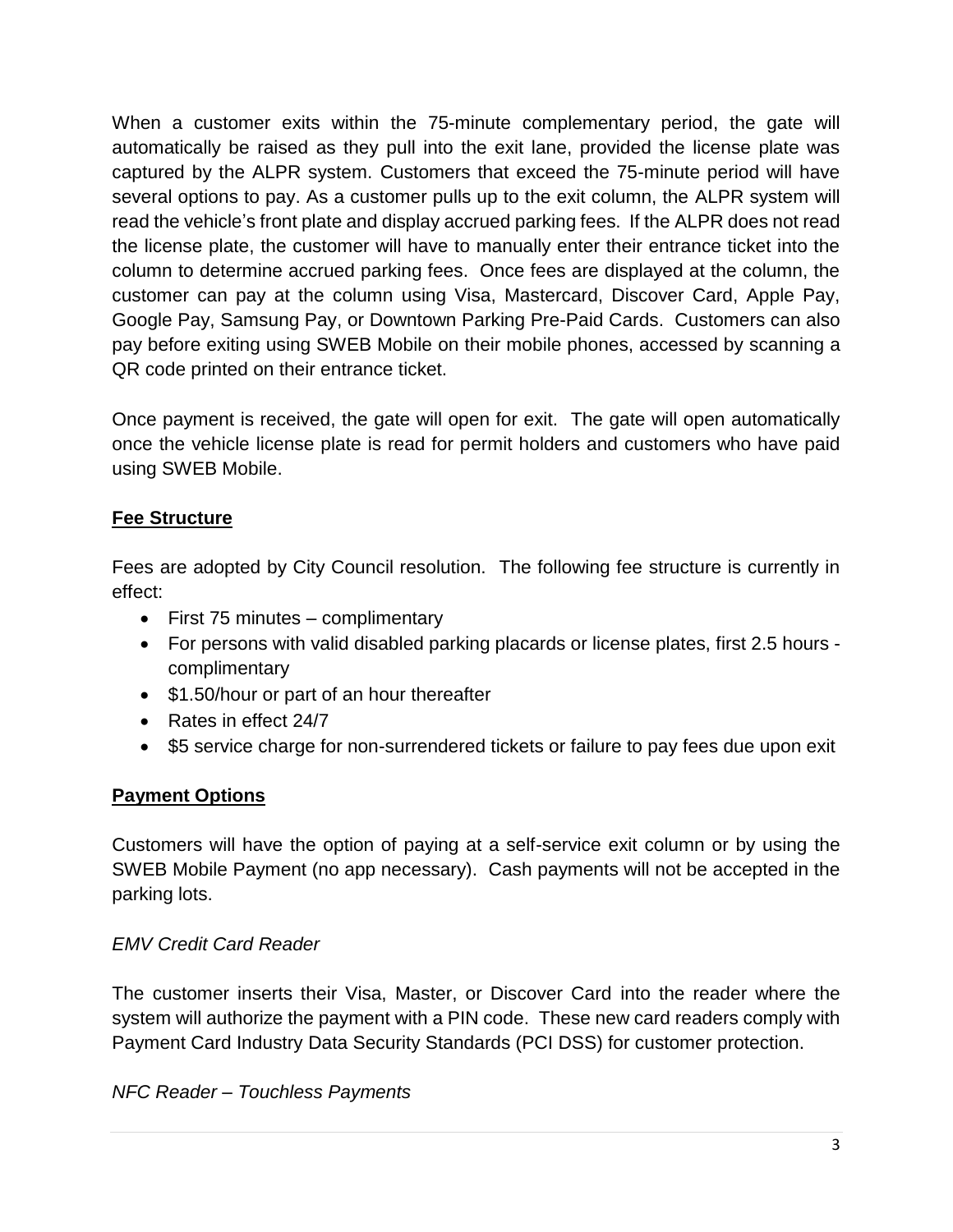This touchless payment option uses near-field communication to process payment. The customer holds a smart phone in close proximity to the payment sensor to pay with Apple Pay, Samsung Pay, Google Pay, or touchless credit cards. Touchless payment options will provide customers a quick and safe way to pay for parking fees without having to touch any of the revenue control equipment.

### *Remote Payment*

Customers can also pay for their parking before reaching the entrance gate using the SWEB Mobile platform. The customer scans the QR code printed on their entrance ticket using their smartphone camera. The camera will display a link to a Skidata mobile payment center, where a customer can enter their credit card information and pay for parking fees accrued. Once the payment has been made, the customer will proceed to the exit where the ALPR system will read the plate as gate will automatically be raised for the paid customer. If the plate cannot be read at the exit point, the customer will insert their entrance ticket and the gate will be raised. Customers will have 15 minutes to exit the lot after paying via SWEB Mobile.

### *Pre-Paid Cards*

Customers have the option of purchasing Pre-Paid Cards from the Downtown Parking office using cash, check, or credit card. Pre-Paid Cards are available in \$30, \$60, \$90, and \$120 denominations and can be used to pay for parking in any Downtown Parking lot. Once either the license plate is read or the ticket is inserted into the exit column and the fee due displays, the customer holds the Pre-Paid Card up to the HID permit card reader and the system deducts the fees due from the card balance and raises the gate.

Customers can refill the balance on Pre-Paid Cards by visiting the Downtown Parking office, calling the office, or by submitting a request online.

### *Cash Payment*

Cash payments will not be accepted in the parking lots. Customers who do not have a valid Visa, Master, or Discover Card, mobile payment device, or Pre-Paid Card upon exit will use the call button on the exit column to contact the Command Center in the Downtown Parking Office. Staff will record the vehicle information and use a third-party service to bill the registered owner for fees due, plus a \$5 service charge. If the billed fee is not paid within 21 days, it will be referred to the Police Department, where it will become a citation subject to additional penalties.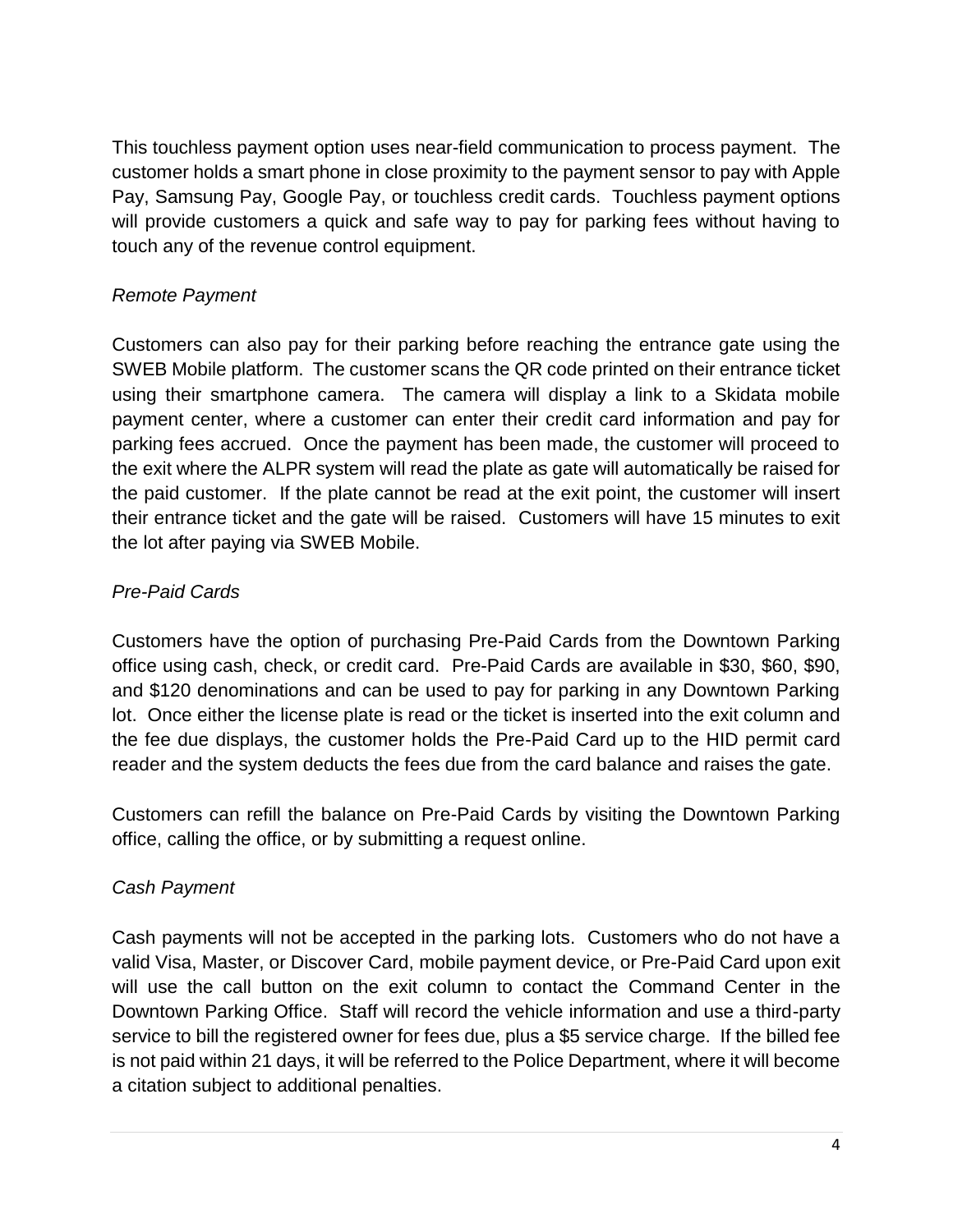

### **Customer Billing**

Customers who do not have a cashless means to pay upon exit will be billed for the parking fees owed, plus a service charge. Downtown Parking will contract with a thirdparty billing service to offer an effective and efficient way for customers to be billed for parking fees.

When a customer who is at the exit column realizes they do not have a way to pay, they will press the intercom button for assistance. Team members in the Command Center will also be actively monitoring exit columns for customers who need assistance. A team member in the Command Center will answer the call and ask a series of questions to help resolve the problem. If a solution cannot be found, the parking staff member will collect the customer's name, phone number, license plate number, make, model and color of the vehicle. This information will be sent to the third-party service, which will then generate and send a notice of fees due to the customer within seven days. Customers will have an additional 14 days to pay that bill. If the customer fails to pay within this 21-day period, the bill will become a parking citation and the Police department will append additional late fees. Continued failure to pay will result in the citation being sent to the DMV to be added to the registered owner's registration fees.

#### **Accessibility**

Customers who need assistance to pay upon exit can use the call button on the exit column to summon a Lot Monitor. A phone number will be posted on the entrance and exit columns so that customers who are unable to use the call button can contact the office and request assistance.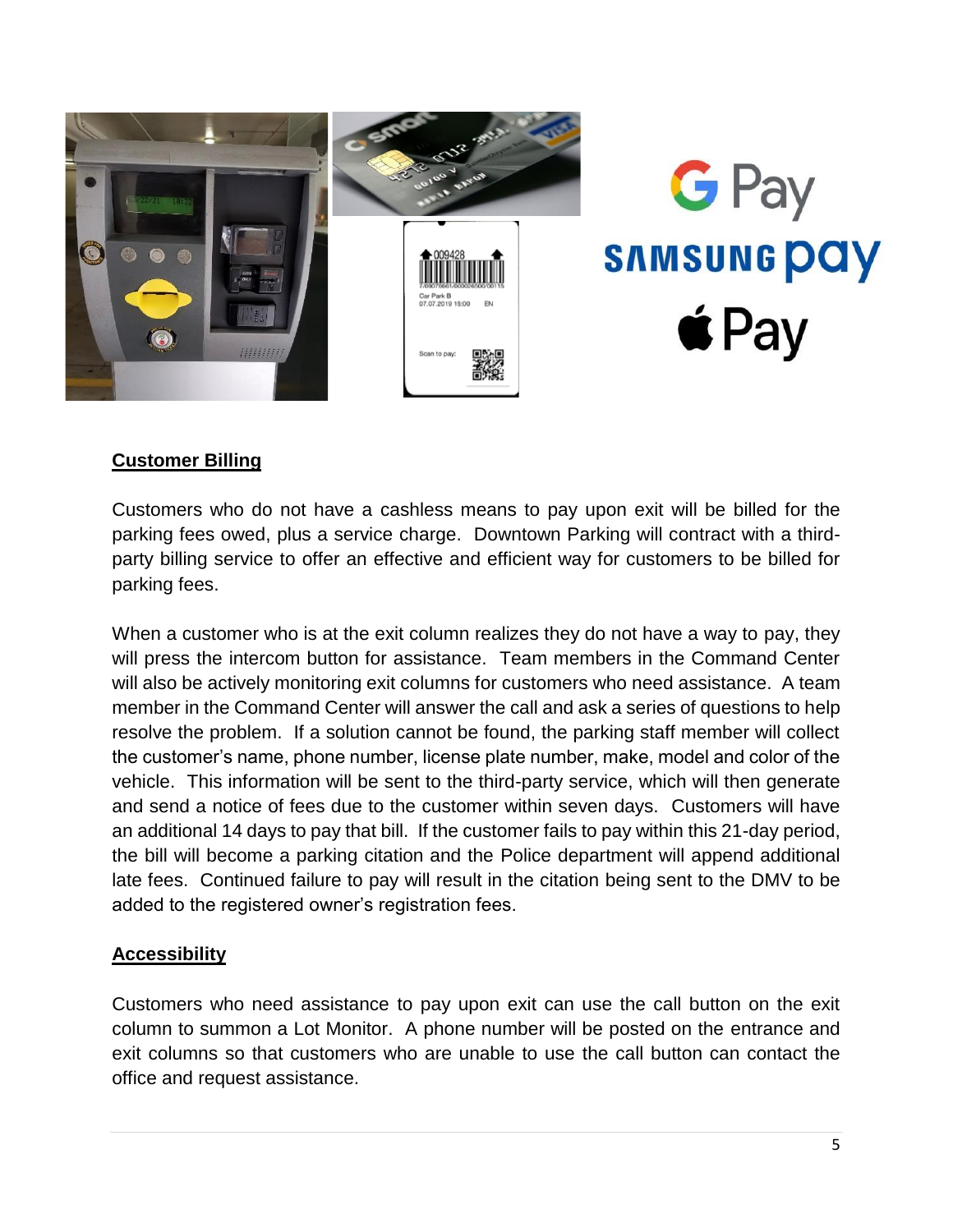The City will continue to offer an extended complimentary period for customers with valid disabled parking placards or license plates. These customers can use the call button to request validation, which will be entered remotely from the command center.

### **Automated License Plate Recognition**

The City's Skidata Parking Access and Revenue Control System (PARCS) will be equipped with Automated License Plate Recognition (ALPR) technology. ALPR uses specialized cameras to capture images of license plates. These images are converted to computer-readable data that is then linked to the entrance ticket and used to determine the fees due upon exit, or to automatically lift the gate if the vehicle is within the complimentary period. License plate data can also be used in place of proximity cards to give permit holders access to a lot without having to pay upon exit.

The ALPR system will decrease customer wait times at exit by raising the gate automatically for the 60-plus percent of vehicles that do not owe fees. ALPR will also curb vehicle "cycling", in which customers exit and re-enter the lot within the 75-minute complimentary period to avoid paying fees.

Downtown Parking's use of ALPR technology is subject to the City's adopted policies to protect customer privacy.

### **The Challenges of Parking Automation**

With the implementation of an automated parking system, there may be customer concerns and challenges regarding how automation may work against customer service. This issue is heightened with the perceived lack of customer service due to not visually seeing a lot attendant at exit for assistance. Another customer concern may be the anxiety and confusion that comes from operating the multiple payment options at exit when waiting in line. Downtown Parking staff will be responsive to customer needs by monitoring security cameras and asking customers through the intercom system if they need assistance when customers sit to long at an exit column. We will also have an extensive signage program within the parking facility and at exit to ensure that customer have proper instructions to paying for parking fees.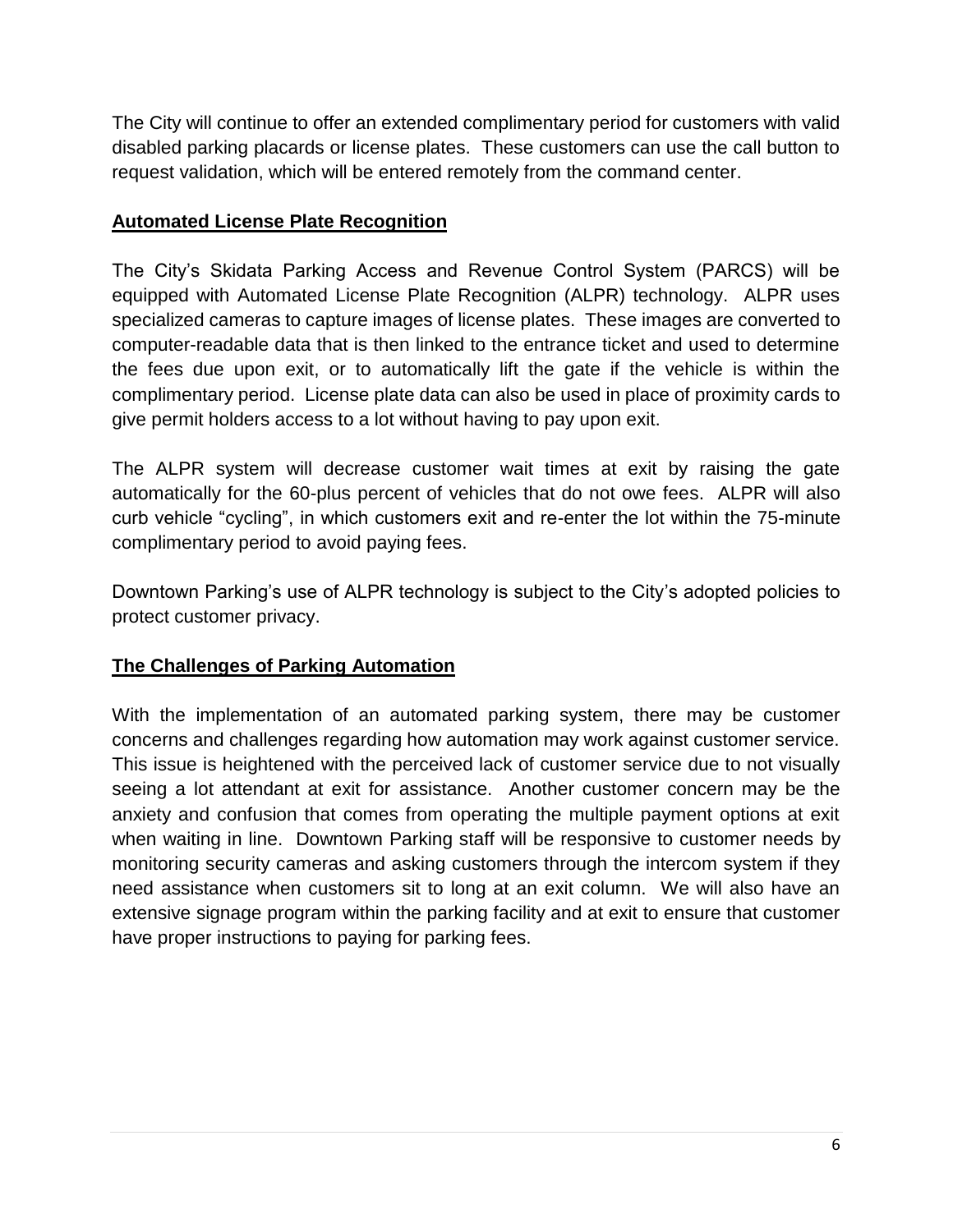### Staffing Strategy

### **Objective**

To maintain flexible staffing levels during automation to ensure the highest levels of customer service and maximum revenue collection.

### **Staffing with Full Automation**

Downtown Parking's goal is to implement full automation beginning in January 2022, at which time parking lot kiosks will no longer be staffed, customers will pay at self-service exit columns or via SWEB Mobile, and floating Lot Monitors will be available to assist on call. This staffing strategy will enable the transition to a "closed loop" system, in which entry and exit gates remain down 24/7. The current system, in which gates are raised after hours, allows vehicles to park overnight without paying. Keeping gates down at all times will allow collection of all parking fees, ensuring that every vehicle that uses more than 75 minutes of parking will be required to pay.

### **Work Groups**

To ensure efficient lot operations and optimal customer service with a high-touch feel, Downtown Parking will staff three key work groups.

### *Command Center*

The Command Center is the first point of contact for customers of our downtown parking lots who require assistance or information. The Command Center will be equipped with Skidata terminals that can operate gates and push fees to the exit columns remotely and live video feeds of all entrance and exit lanes. Call button intercoms connect customers directly to Command Center staff.

Command Center staff will offer real-time assistance for a quick and effective response to resolving customer issues at the exit column. Personnel will include established Parking Coordinators and Parking Office Specialists. The Command Center will be staffed 24 hours a day, seven days a week with multiple shifts throughout the day.

#### *Response Team*

The Response Team represents the City and Downtown Parking as ambassadors to visitors, employees, and customers by patrolling the parking structures and public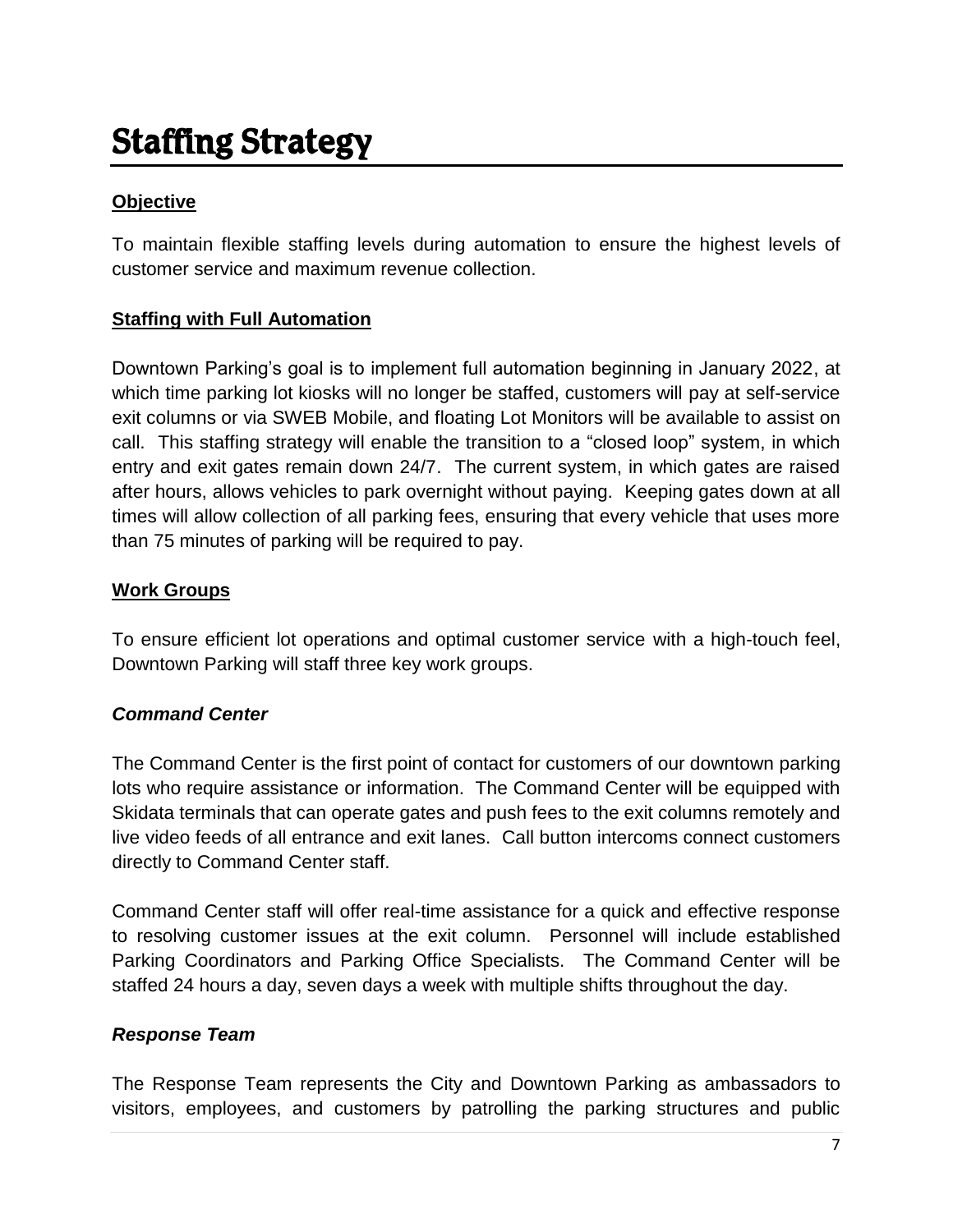walkways around the parking structures, assisting customers with use of the exit columns, providing a safe and welcoming environment for downtown guests, and performing minor maintenance and repair work.

Response Team personnel will consist of former Lot Operators who have transitioned into Lot Monitors. Lot Monitors will be staffed from 6:00 AM to 12:00 AM, Sunday through Wednesday and 6:00 AM to 3:00 AM Thursday through Saturday. Sunday through Wednesday will consist of three shifts - 6:00 AM to 12:15 PM, 12:00 PM to 6:15 PM, and 6:00 PM to 12:15 AM. Thursday through Saturday will consist or four shifts - 6:00 AM to 12:15 PM, 12:00 PM to 6:15 PM, 6:00 PM to 12:15 AM, and 8:45 PM to 3:00 AM.

### *Event Staff*

Special staff teams will be required to ensure efficient entry, exit, and traffic control during special events, such as theater performances and festivals. Event Staff represent the City and Downtown Parking as ambassadors to visitors, employees, and customers by providing a safe and welcoming environment, assisting with the pre-sales of event tickets, directing traffic and expediting vehicles upon exit.

Event Staff personnel will consist of former Lot Operators who have transitioned into Event Staff team members. Event Staff scheduling will vary depending on each event. Event Staff will ensure an efficient entrance and exit to event held around the downtown area. \$5.00 event fees will be collected at entrance, and pre-paid event tickets will make for an easy exit.

### **Staff Training Schedule**

**May Training:** EMV Readers, Touchless Sensors, HID Readers & Sweb Mobile Pay. Monday, May 10, 2021 10:00am Team Meeting (Granada Garage Roof) Thursday, May 13, 2021 10:00am Team Meeting (Granada Garage Roof) Monday, May 17, 2021 10:00am Make up meeting (Granada Garage Roof)

#### **September Training:** License Plate Recognition

Monday, September 6, 2021 10:00am Team Meeting (Granada Garage Roof) Thursday, September 9, 2021 10:00am Team Meeting (Granada Garage Roof) Monday, September 13, 2021 10:00am Make up meeting (Granada Garage Roof)

**Lot Monitor Training:** Lot Closer Shadowing – in process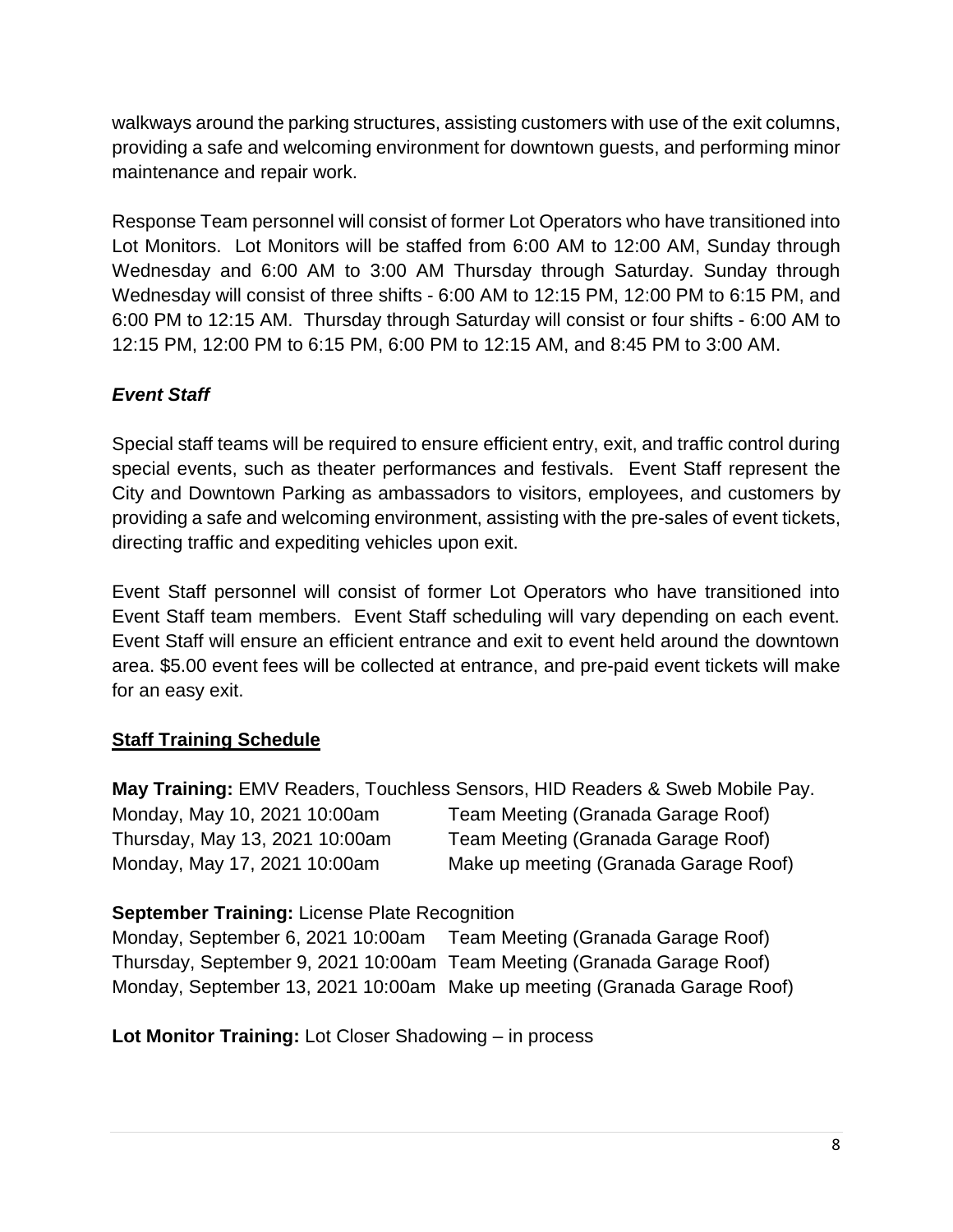### Transition Plan

### **Objective**

To maintain flexible staffing levels during our transition to automation to maintain excellent customer service and ensure parking revenues are collected.

### **Transition Phases**

The Transition Plan will consist of two main phases.

### *Phase 1 – Maximize Revenue Prior to Automation* - *June 2021*

During this phase, staffing levels will be increased to near pre-pandemic levels to ensure excellent customer service and extend operating hours to improve revenue collection. During the pandemic, staffing was eliminated during the initial business closures, when customers stopped coming to the parking facilities. As businesses have been permitted to open and customers have returned, staffing of the parking facilities has been slowly increased to capture revenue. Absent full automation, revenue can only be collected by staffing the exit kiosks. However, revenue must also outpace the cost of staffing. Consequently, staffing has been increased to the extent a net positive revenue can be achieved. As the State opens businesses and summer activity approaches, staffing will be increased as rapidly as possible to capture revenues. Added staffing is also needed for Phase 2 and the implementation of automation, including efforts to educate and assist customers with the new payment options.

### *Phase 2 –Transition to Automation – September 2021 through January 2022*

As the system transitions to automation, peak staffing levels will be required. While customers are already becoming acquainted with the new credit card and touchless payment options at the exit columns, customers will continue to need assistance with the automated system. During this phase, Downtown Parking will begin to phase out cash payments in the parking lots. Lot Monitors will be placed outside the kiosk to continue educating and assisting the public with our new equipment. As customers become accustomed to the new automated system, our Lot Monitors will transition away from the kiosk and be able to monitor multiple parking facilities at a time. This will be accomplished with the assistance of the Command Center and its remote capabilities.

### **Staffing Attrition** - *February 2022*